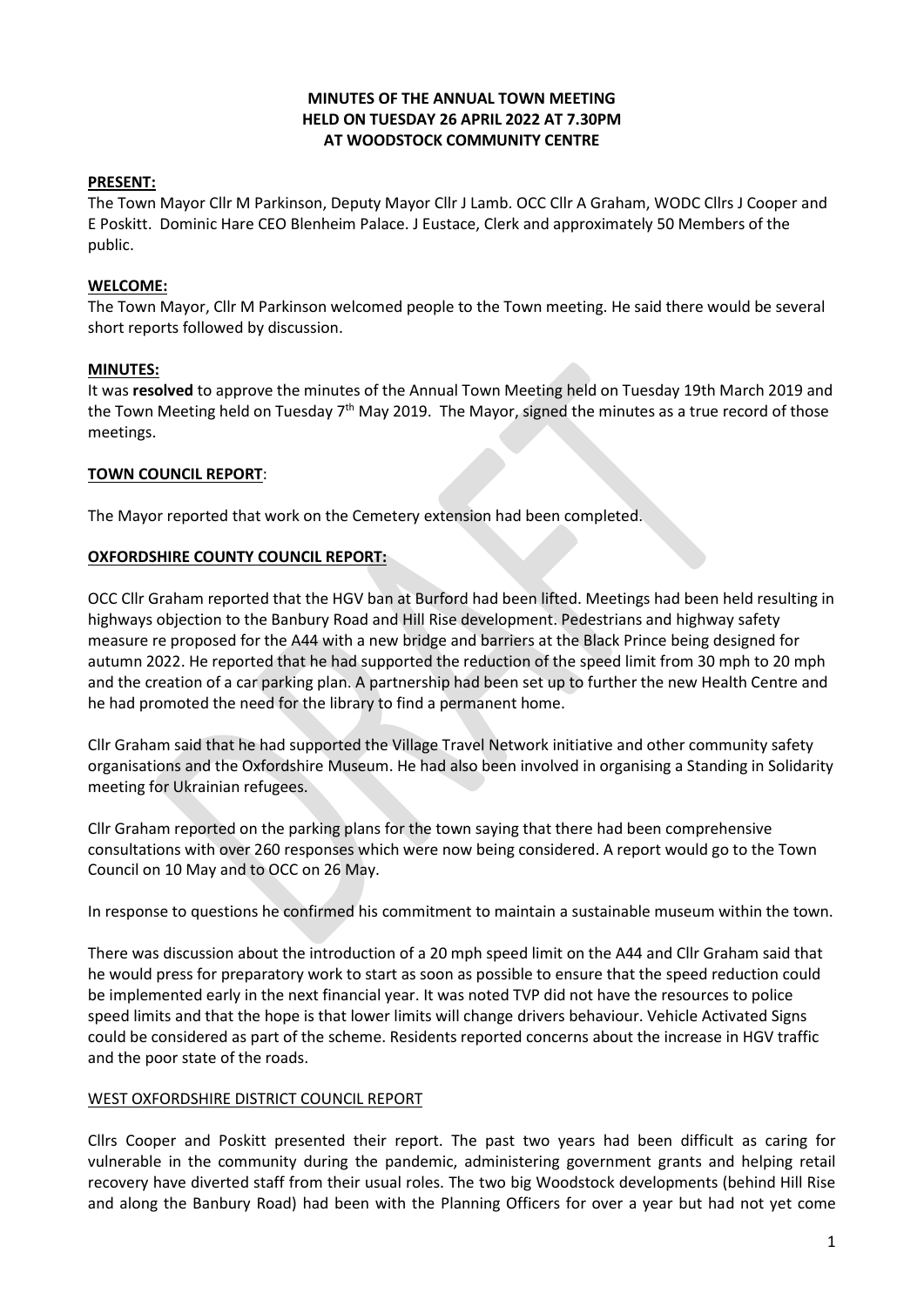before Councillors for debate. WTC sent strong views about the plans as portrayed so far. When the plans do come up for debate by Councillors, District Councillors will make the strongest representations possible on behalf of the town. Concerns relate to the lack of any significant change to the already inadequate infrastructure supporting the town.

Both District Councillors had promoted the Hensington Road Car Park/Old Police Station/Library/Scout & Guide Hut area to the stakeholders (OCC, WODC, Blenheim and the local medical team) as the only site in central Woodstock where, if the various stake holders could work together, development could create some of the structures so strongly desired by residents, most notably a new surgery and a rebuilt Library. Things move slowly but there now seems some progress towards seeking design proposals for the site.

WODC gives serious consideration to the Climate Emergency in their decisions and actions although a recent merger of the Climate Change Working Group with the Environment Overview & Scrutiny Committee, without discussion within Council, concerns Councillors that combatting Climate Change will have lowered Council priority.

Both District Councillors had been supporting the 20 mph speed limit through Bladon and Woodstock. It is good that OCC is now promoting 'Twenty's Plenty'. WTC has applied to OCC for 20 mph limits throughout residential Woodstock.

# **BELINHEIM PALACE ESTATE REPORT**

Dominic Hare, CEO gave a report on developments on the estate.

Visitor levels were recovering from the pandemic and there had been a number of successful events. There was to be a wet dredge of the lake in July. 230,000 trees had been planted with another 40,000 to go. A new adventure playground would be built and a number of eco lodges were planned for the old caravan site. Plans were underway to link various villages via the park.

Properties at Park View were selling well with the new Affordable Housing model working well. The estate continued to support provision for the under fives and was working with partners do see whether it was feasible to deliver the Old Police station site as a surgery. Much effort was going into making the estate carbon neutral by 2027 with planting, solar panels and regenerative farming. It was recognised that water management was a major issue.

In discussion, Mr Hare clarified that cyclists were welcome in certain areas of the park but that the policy was to separate pedestrians and cyclist in busy areas. He confirmed that the Estate was holding on to the Police property explicitly to develop a new surgery but that it was for others to decide whether the site met current and future needs.

# **OTHER ISSUES RAISED BY RESIDENTS**

A member of the Sustainable Woodstock group outlined proposals for a new cycle route which would be both safer and provide better access to the country side. He was disappointed that the Council had refused access to its land and asked that the proposals be reconsidered.

## **Mr Scott raised concerns about the proposed parking plans which had been very divisive and called for a Parish Poll. Ten electors present at the meeting supported a parish poll which was therefore confirmed**.

There was discussion about the cost to the Parish of having the poll and the fact that the results of the poll would have no legal status. However residents felt that there had been insufficient consultation and that a Poll was the only way to express their concerns.